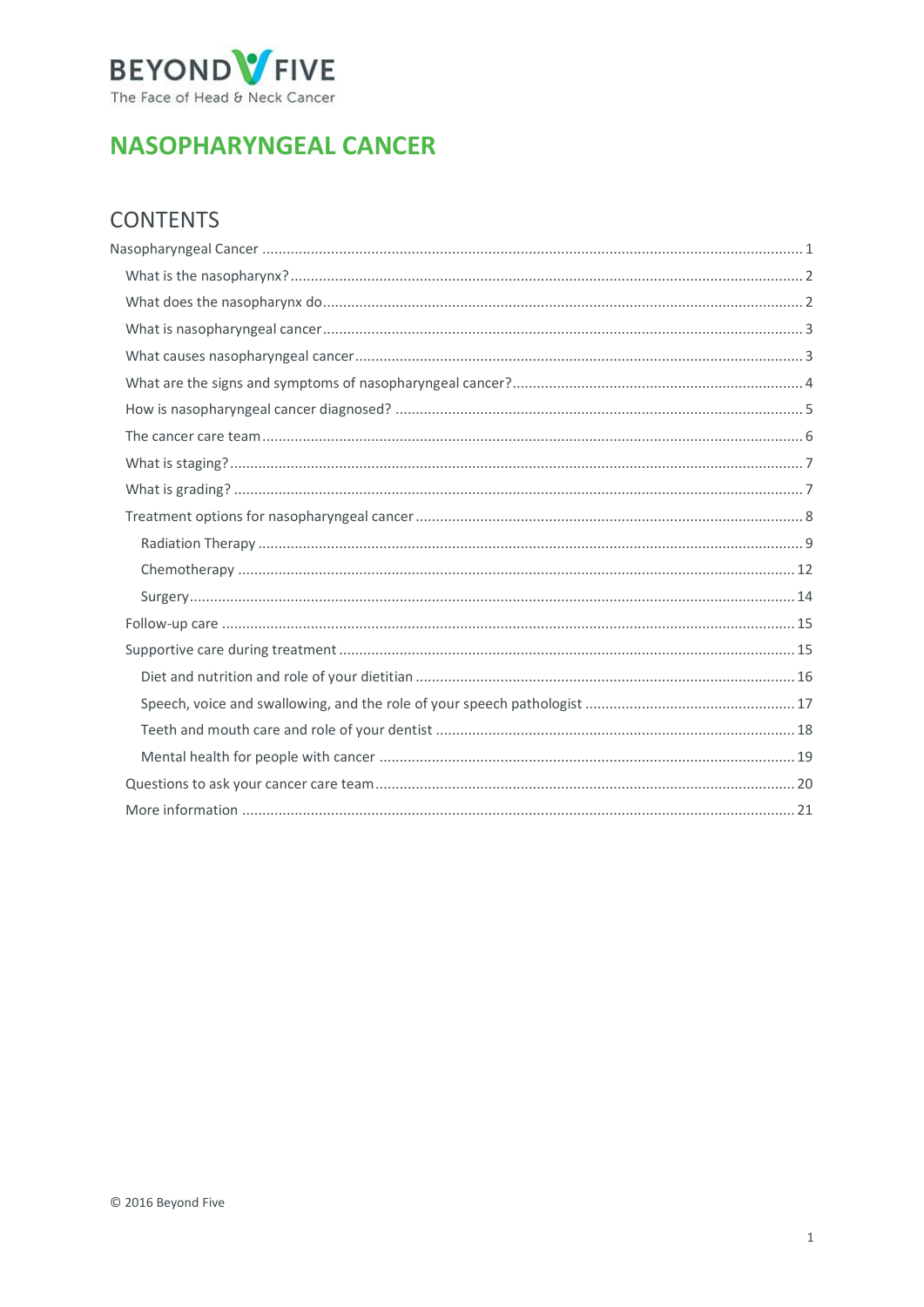

## <span id="page-1-0"></span>**WHAT IS THE NASOPHARYNX?**

The pharynx is the medical term for the throat. It has three parts:

- **• nasopharynx (upper throat)**
- **• oropharynx (mid throat, including the tonsils)**
- **• hypopharynx (lower throat).**

**This diagram shows parts of the nasopharynx and the surrounding regions**



## <span id="page-1-1"></span>**WHAT DOES THE NASOPHARYNX DO**

The nasopharynx connects the nose (nasal) cavity to the space behind the mouth (the oropharynx).

The nasopharynx allows air breathed into the nose to go down through the voice box (larynx) and into the lungs. It also allows phlegm (mucus) from the nose to be swallowed or spat out.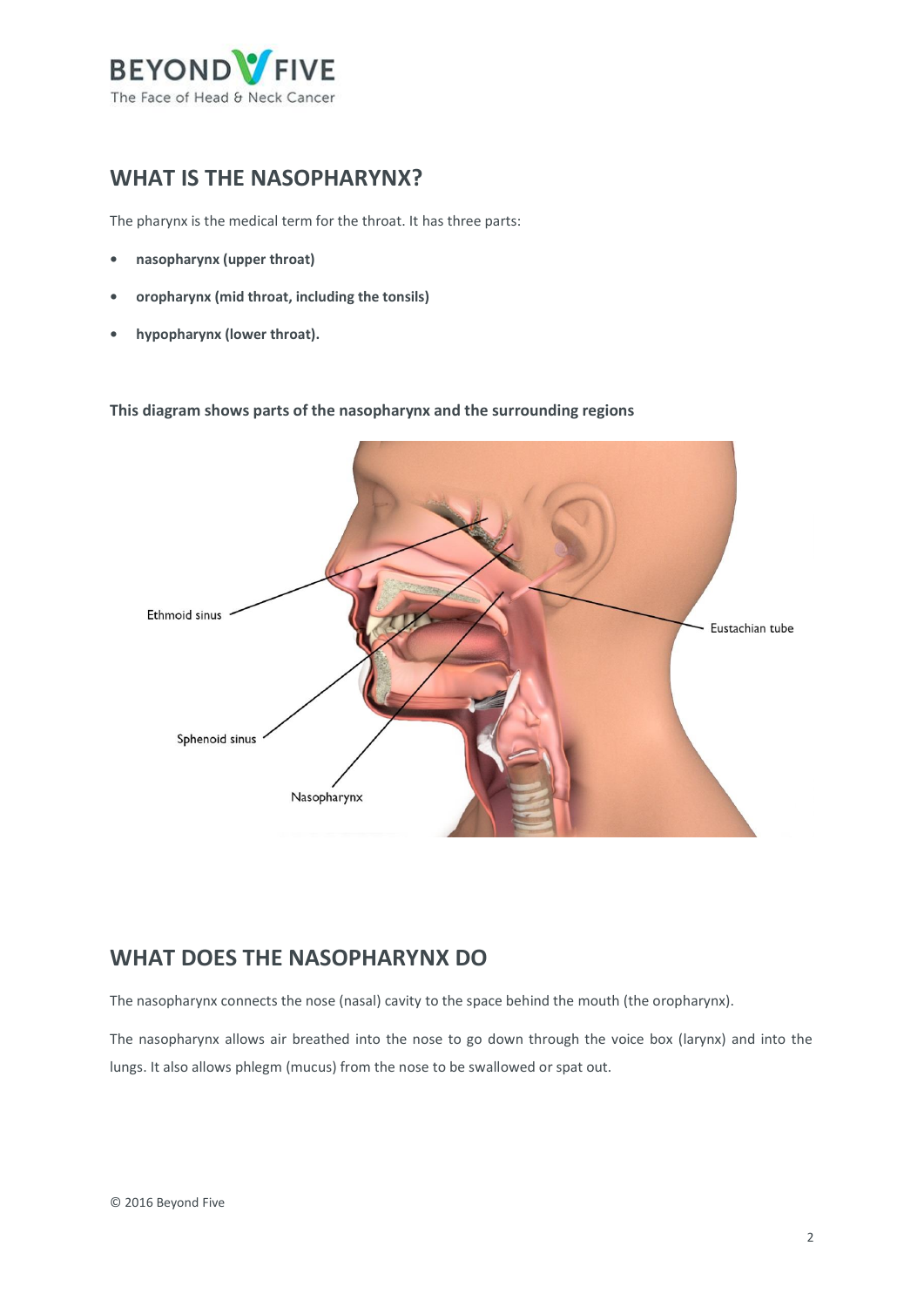

## <span id="page-2-0"></span>**WHAT IS NASOPHARYNGEAL CANCER**

Cancer that starts anywhere in the nasopharynx is called nasopharyngeal cancer.

[Cancer](http://www.cancer.org.au/about-cancer/what-is-cancer) occurs when cells become abnormal, grow uncontrollably and have the potential to spread to other parts of the body. These cells build up to form a mass (or lump). Cancer that starts in or behind the nose is called nasopharyngeal cancer.

## <span id="page-2-1"></span>**WHAT CAUSES NASOPHARYNGEAL CANCER**

Doctors often can't explain why a person gets cancer. But we do know what makes some cancers more likely. The main causes of nasopharyngeal cancer are:

- **• viruses, in particular the Epstein–Barr virus (EBV)**
- **• smoking** (cigarettes, cigars or pipes) or using 'smokeless' tobacco (snuff and chewing tobacco). If a person smokes or has smoked in the past they have a higher risk of getting nasopharyngeal cancer than someone who has never smoked.

Other factors that increase the risk of getting nasopharyngeal cancer are:

- **• being from southern China or South East Asia -** people from Southern China and South East Asia seem to have higher risk. In 2009, over one in three people diagnosed with nasopharyngeal cancers were from Asia
- **• age –** most nasopharyngeal cancers are in people aged 40 years and over
- **• being male –** in Australia, men are about three times more likely than women to get nasopharyngeal cancer
- **• eating a lot of salt-cured fish and meat.**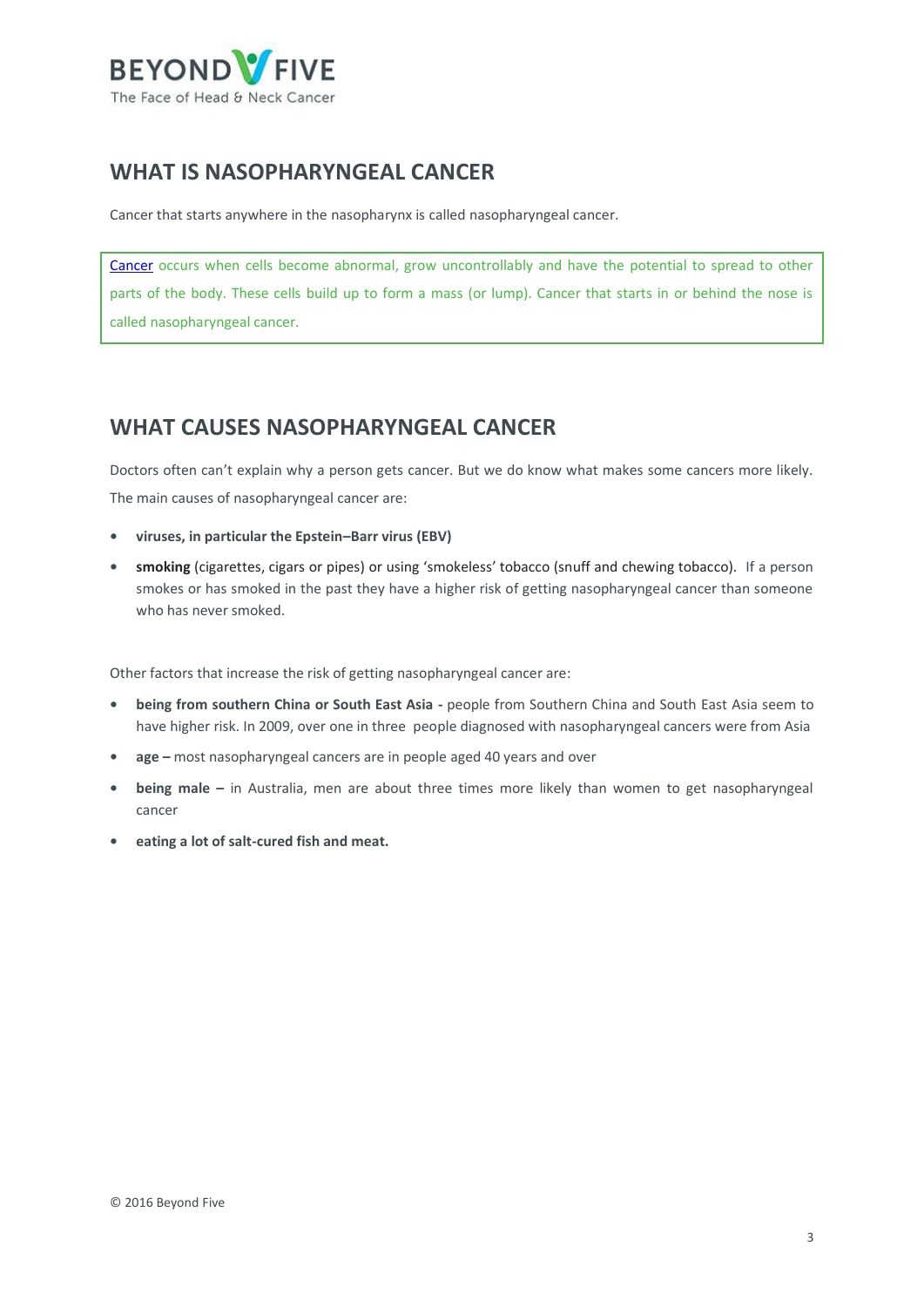

# <span id="page-3-0"></span>**WHAT ARE THE SIGNS AND SYMPTOMS OF NASOPHARYNGEAL CANCER?**

The signs and symptoms of nasopharyngeal cancer depend on the where the cancer is, its size and how far it has spread in the body.

Common signs and symptoms include:

- **• nasal obstruction or stuffiness**
- **• frequent nose bleeds**
- **• blocked ear, decreased hearing or ringing in the ear (especially on one side only)**
- **• a lump in the neck**
- **• frequent headaches**
- **• numbness in the face**
- **• blurred or double vision.**

Most often these symptoms are not from nasopharyngeal cancer. However, if you have any of these symptoms for more than a few weeks, talk to your doctor as early as possible. They may be able to help diagnose and treat you.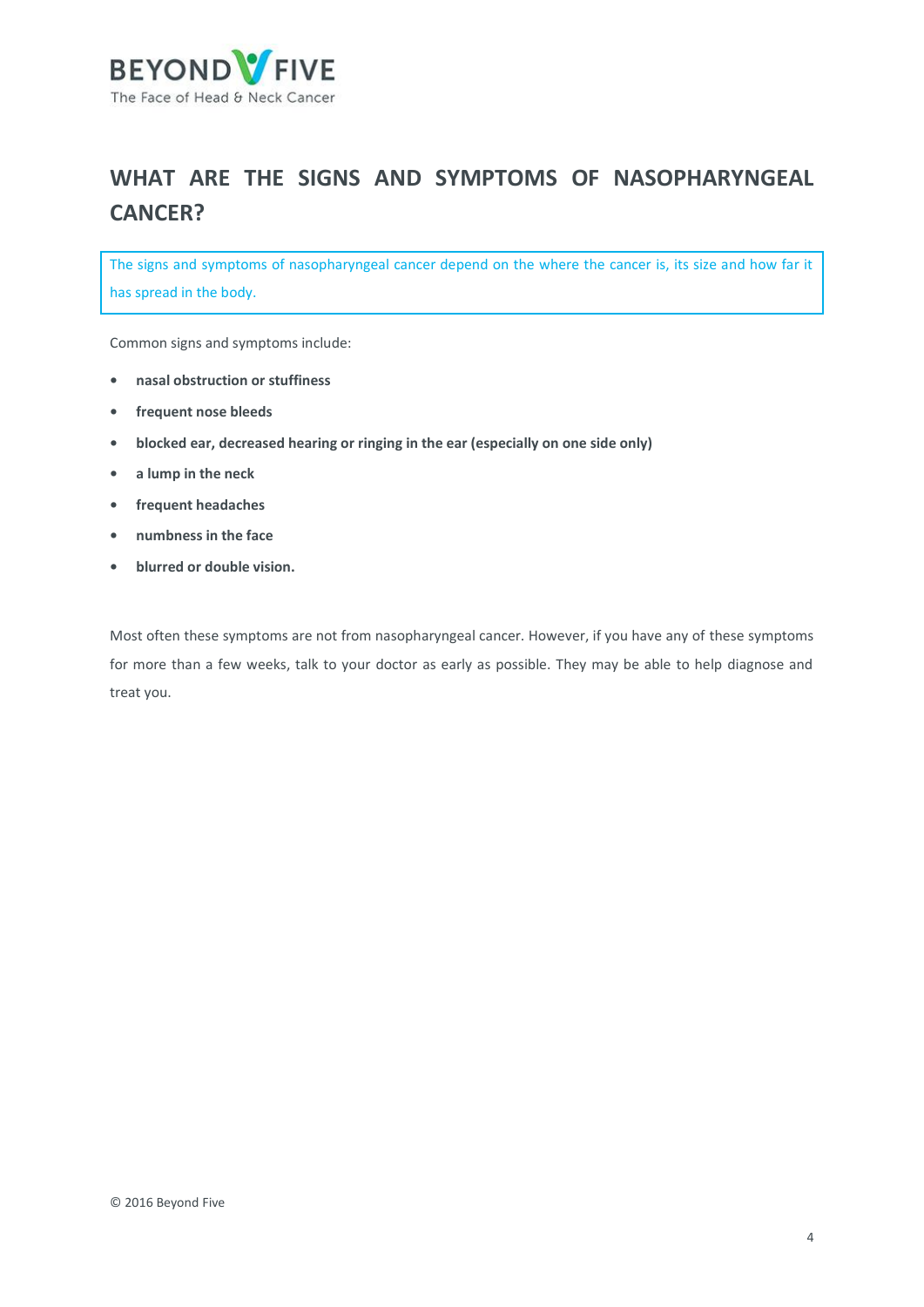

## <span id="page-4-0"></span>**HOW IS NASOPHARYNGEAL CANCER DIAGNOSED?**

It is important that your doctor establishes the diagnosis of nasopharyngeal cancer, assesses the size of the cancer and whether it has spread to the lymph nodes in the neck or elsewhere in the body.

To answer these questions, your doctor will need to do the following things:

- **• talk with you about your** medical history**. This includes signs you may have noticed, any otherhealth conditions, medications that you are taking, and whether you smoke or drink alcohol**
- **• perform a** physical examination **by feeling and looking inside your throat and neck**
- **• order** diagnostic tests, **which may include scan.**

Not everyone will need to have every test for nasopharyngeal cancer. Your doctor will recommend the tests that are right for you. Common tests include:

- **• [Nasoendoscopy:](https://beyondfive.org.au/Diagnosis/What-tests-do-I-need-to-have/Nasoendoscopy-and-Laryngoscopy.aspx)** Your doctor will look inside your nose and throat using a very thin flexible tube with a tiny light and camera on it (called an endoscope). This can be done in an office or clinic.
- **• [Biopsy:](https://beyondfive.org.au/Diagnosis/What-tests-do-I-need-to-have/Biopsy.aspx)** This involves taking a piece of tissue (sample) either from the throat or from a lymph node in the neck, if it appears to be involved by the cancer. A pathologist then looks at the sample under a microscope to check for cancer cells. This is often the only sure way to tell if you have cancer. If the suspicious area can be safely accessed through the mouth, your doctor may take a sample for biopsy in the office. However, this is often not possible because the cancer may be too far back and some patients need to be asleep under a general anaesthetic for the biopsy. This is usually done as a day procedure.

Your doctor may order one of two types of biopsies of the lymph nodes in your neck. Both are usually don using an ultrasound scan to make sure the needle is in the right spot.

- **• Needle biopsy (Fine Needle Aspiration or FNA)** is used when there is a lump (enlarged lymph node) in the neck that could have cancer cells in it. During the procedure, your doctor will take some cells from the lump using a needle. It may feel a bit uncomfortable during the biopsy.
- **• Core biopsy** uses a bigger needle to get more cells for the biopsy. This is more uncomfortable than needle biopsy so doctors only use this if it is really needed.
- **• [CT \(Computed Tomography\) scan:](https://beyondfive.org.au/Diagnosis/What-tests-do-I-need-to-have/CT-scan-and-MRI-scan.aspx)** This uses X-rays to take pictures of the inside of the body. If a person has cancer, a CT scan can help the doctor to see where it is, measure how big it is, and if it has spread into nearby organs or other parts of the body.
- **• [MRI \(Magnetic Resonance Imaging\) scan:](https://beyondfive.org.au/Diagnosis/What-tests-do-I-need-to-have/CT-scan-and-MRI-scan.aspx)** This uses magnetic fields to take pictures of the inside of the body. This helps your doctor see how far a cancer has grown into the tissue around it.
- **• [PET \(Positron Emission Tomography\) scan:](https://beyondfive.org.au/Diagnosis/What-tests-do-I-need-to-have/PET-scan.aspx)** This is a whole body scan that uses a radioactive form of sugar which can show if nasopharyngeal cancer has spread to the lymph nodes or elsewhere in the body.

© 2016 Beyond Five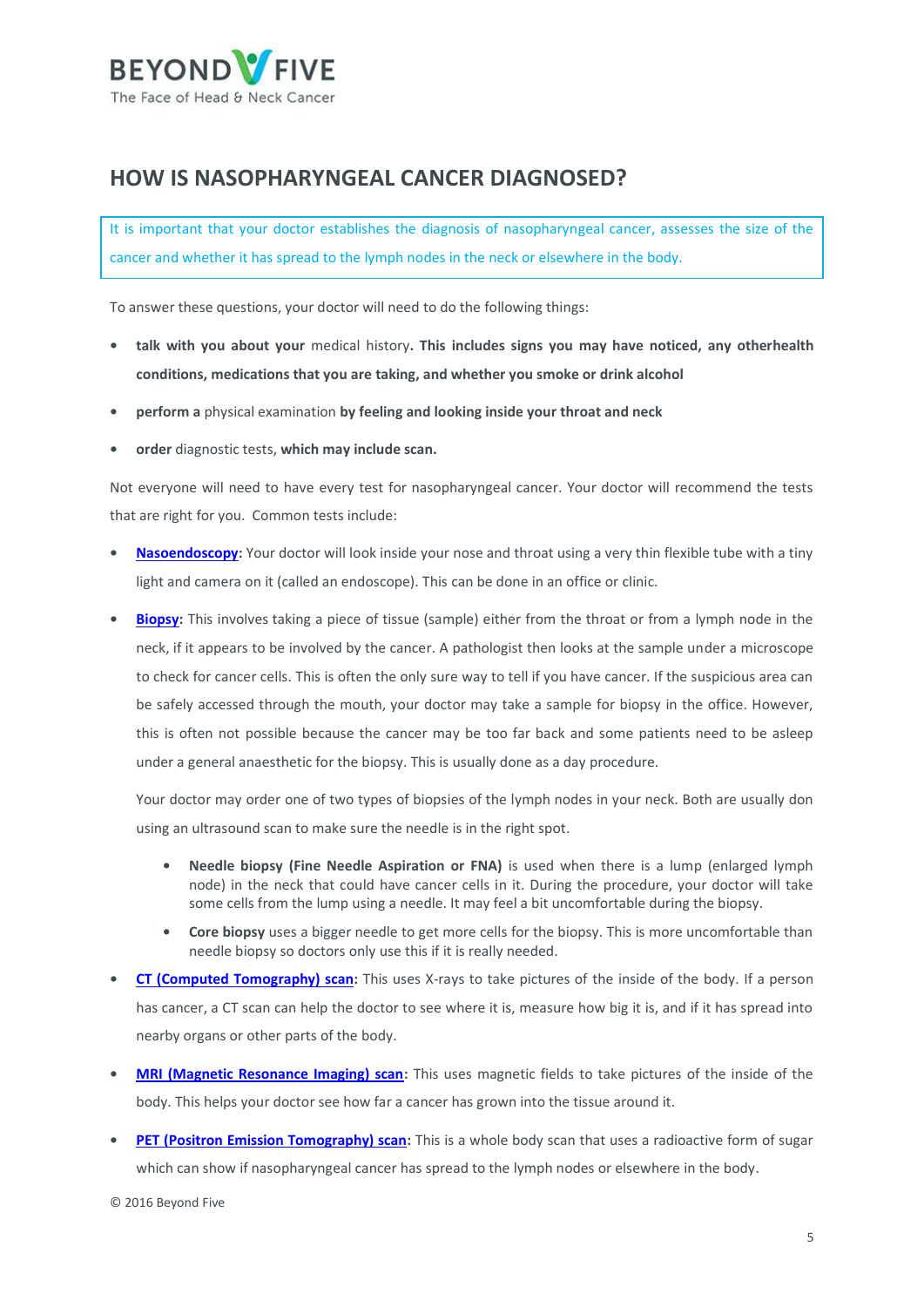

## <span id="page-5-0"></span>**THE CANCER CARE TEAM**

After a diagnosis of cancer has been made, your doctor is likely to talk about your diagnosis with the cancer care team they work with. This is known as a head and neck cancer MDT (multidisciplinary team). You may be asked to attend an appointment where the MDT talks about how best to treat your cancer, and coordinate your treatment and care. This team includes experts who will review the diagnosis and tests performed, and considers all parts of your treatment and recovery. The purpose of the MDT is to decide on the best treatment for your cancer and to help you regain the best function possible in the long-term.

| Healthcare professionals that are a part of your head and neck cancer MDT |                                                                                                                                                                                                                                                                                                                           |  |
|---------------------------------------------------------------------------|---------------------------------------------------------------------------------------------------------------------------------------------------------------------------------------------------------------------------------------------------------------------------------------------------------------------------|--|
| Head and neck surgeons                                                    | specialist doctors who remove cancers in the face, mouth, throat and neck. This<br>includes surgeons with a background in otolaryngology (Ear Nose and Throat),<br>general surgery, maxillofacial surgery, and reconstructive surgery. If surgery is<br>required, the head and neck surgeon will carry out the procedure. |  |
| Reconstructive (plastic)<br>surgeons                                      | specialist doctors with expertise in reconstructing the head and neck. Some<br>head and neck surgeons also do reconstructive surgery, depending on their<br>training and experience.                                                                                                                                      |  |
| Radiation oncologists                                                     | specialist doctors trained in the use of carefully directed radiation to treat<br>cancer.                                                                                                                                                                                                                                 |  |
| Radiation therapists                                                      | healthcare professionals who deliver the radiation treatment prescribed by the<br>radiation oncologist.                                                                                                                                                                                                                   |  |
| Medical oncologists                                                       | specialist doctors who are experts in the use of medicines like chemotherapy to<br>treat cancer.                                                                                                                                                                                                                          |  |
| Speech pathologists                                                       | healthcare professionals who work with people who have difficulties speaking<br>or swallowing.                                                                                                                                                                                                                            |  |
| <b>Dietitians</b>                                                         | healthcare professionals who give food and dietary advice.                                                                                                                                                                                                                                                                |  |
| Dentist/oral medicine<br>specialists                                      | healthcare professionals who care for the mouth and teeth. Mouth care is very<br>important in head and neck cancer, especially if radiation therapy is needed.                                                                                                                                                            |  |
| Pathologists                                                              | specialist doctors who are experts in looking at cells under a microscope and<br>determining if they are cancer.                                                                                                                                                                                                          |  |
| Radiology and nuclear<br>medicine specialists                             | specialist doctors who interpret scans such as CT, MRI and PET scans.                                                                                                                                                                                                                                                     |  |
| Palliative care team                                                      | specialist doctors and nurses who have expertise in managing symptoms and<br>improving quality of life, often in patients where the cancer can't be cured.                                                                                                                                                                |  |
| <b>Nurses</b>                                                             | healthcare professionals who are experts in the care of people with cancer, and<br>work with all members of the cancer care team. Often, specialist cancer nurses<br>are part of the MDT. They will help to plan and coordinate your care.                                                                                |  |
| Psychologists                                                             | are healthcare professionals who assist people with worries about coping and<br>living with cancer (mental health).                                                                                                                                                                                                       |  |
| Social workers                                                            | are healthcare professionals who provide practical and emotional support to<br>people living with cancer.                                                                                                                                                                                                                 |  |

© 2016 Beyond Five

÷,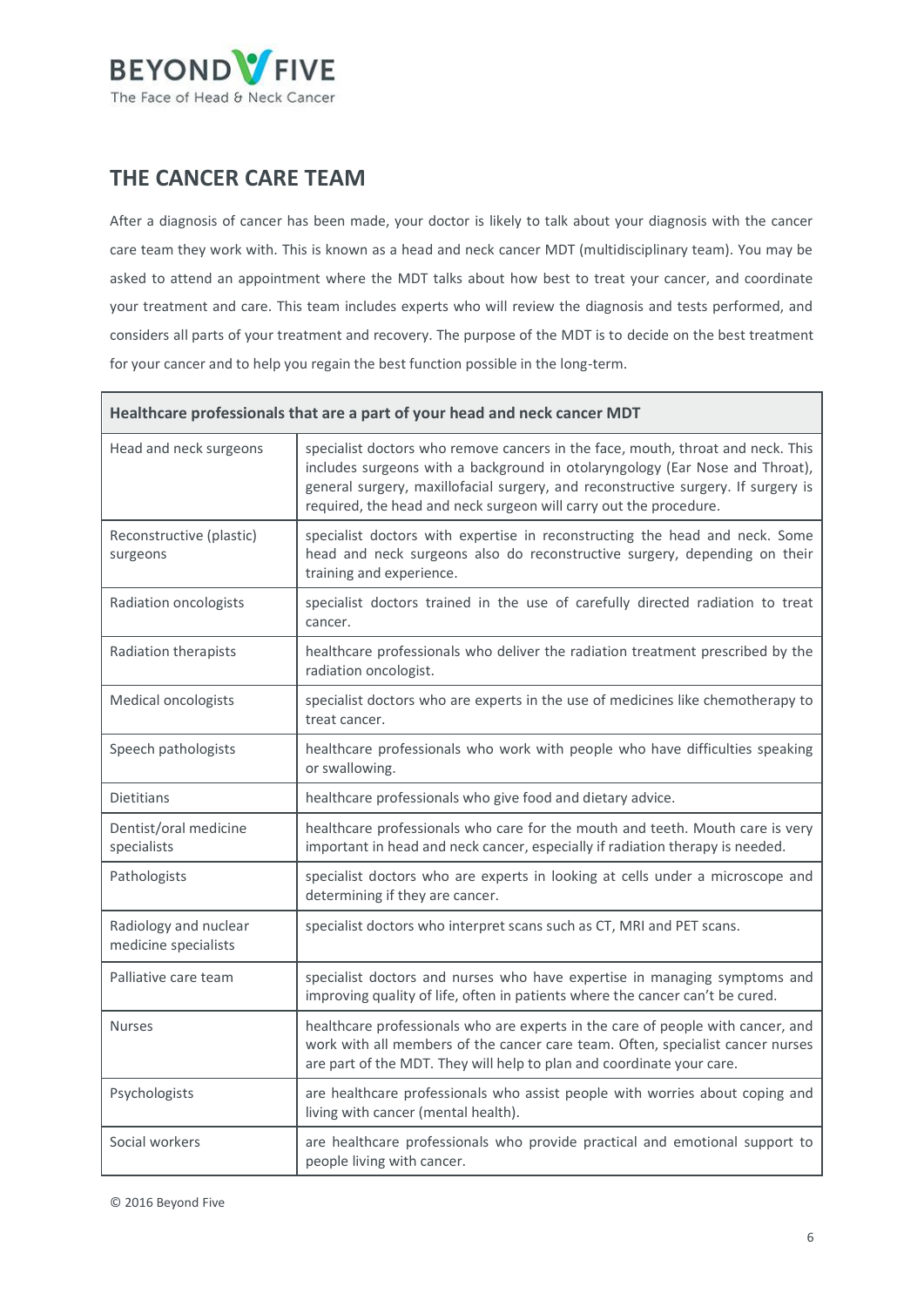

The Face of Head & Neck Cancer

Visit the [Beyond Five website](http://www.beyondfive.org.au/) for further information on the health professionals who may be part of your [cancer care team](https://beyondfive.org.au/Diagnosis/The-cancer-care-team.aspx)

## <span id="page-6-0"></span>**WHAT IS STAGING?**

Once your doctor has made a diagnosis of cancer, it is important that they assess the extent (or stage) of the cancer. Staging a cancer is important because it helps doctors to choose the best treatment for you. It also gives information about the chances of cure. The stage is based on the size of the cancer, whether it has invaded into nearby areas of the body and whether it has spread to lymph nodes in the neck (called lymph nodal metastases) or other sites in the body, such as the lungs, liver or bone (called distant metastases).

The TNM (Tumour, Node, Metastases) system is used to stage cancer. This system is used to summarise information about the size of the cancer and whether it has spread to lymph nodes at other parts of the body.

#### **The TNM system**

- T T Stands for the size of the cancer. A T value can range from 1 (small cancer) to 4 (large cancer).
- N N indicates whether the cancer has spread to the lymph nodes. Where there is no cancer in the lymph nodes, the N value is 0. An N value can range from 1 to 3, depending on the size and number of cancerous lymph nodes.
- M M stands for distant metastases, or whether the cancer has spread to other parts of the body outside the head and neck. An M value can be either 0 (cancer has not spread to other parts of the body) or 1 (cancer has spread to other parts of the body).

Once the values for T, N and M have been worked out, they are combined to give an overall score between 1 and 4. Your doctor may write this in Roman numerals: I, II, III and IV.

Staging is complication but in broad terms cancers may be described as:

- **• Early stage cancer (Stage I or II cancers)** which are small (less than 4 cm in size) and have not spread to the lymph glands or other parts of the body.
- **• Advanced stage cancer (Stage III or IV cancers)** which are more advanced due to their size (more than 4 cm), have spread to other nearby parts of the body or the lymph nodes**.**

The chance of cure depends on both the type of cancer and the stage. It is important to know that most patients with advanced nasopharyngeal cancer (even stage IV) can be cured.

## <span id="page-6-1"></span>**WHAT IS GRADING?**

Staging and grading are not the same. Your doctor may also be interested in the grade of the cancer. Grading refers to the growth pattern of the cancer. The grade of the cancer is determined by a pathologist who examines a biopsy sample under a microscope. The pathologist determines the grade of the cancer by how the cells look. The grade can be used to estimate how quickly the cancer is likely to grow and spread.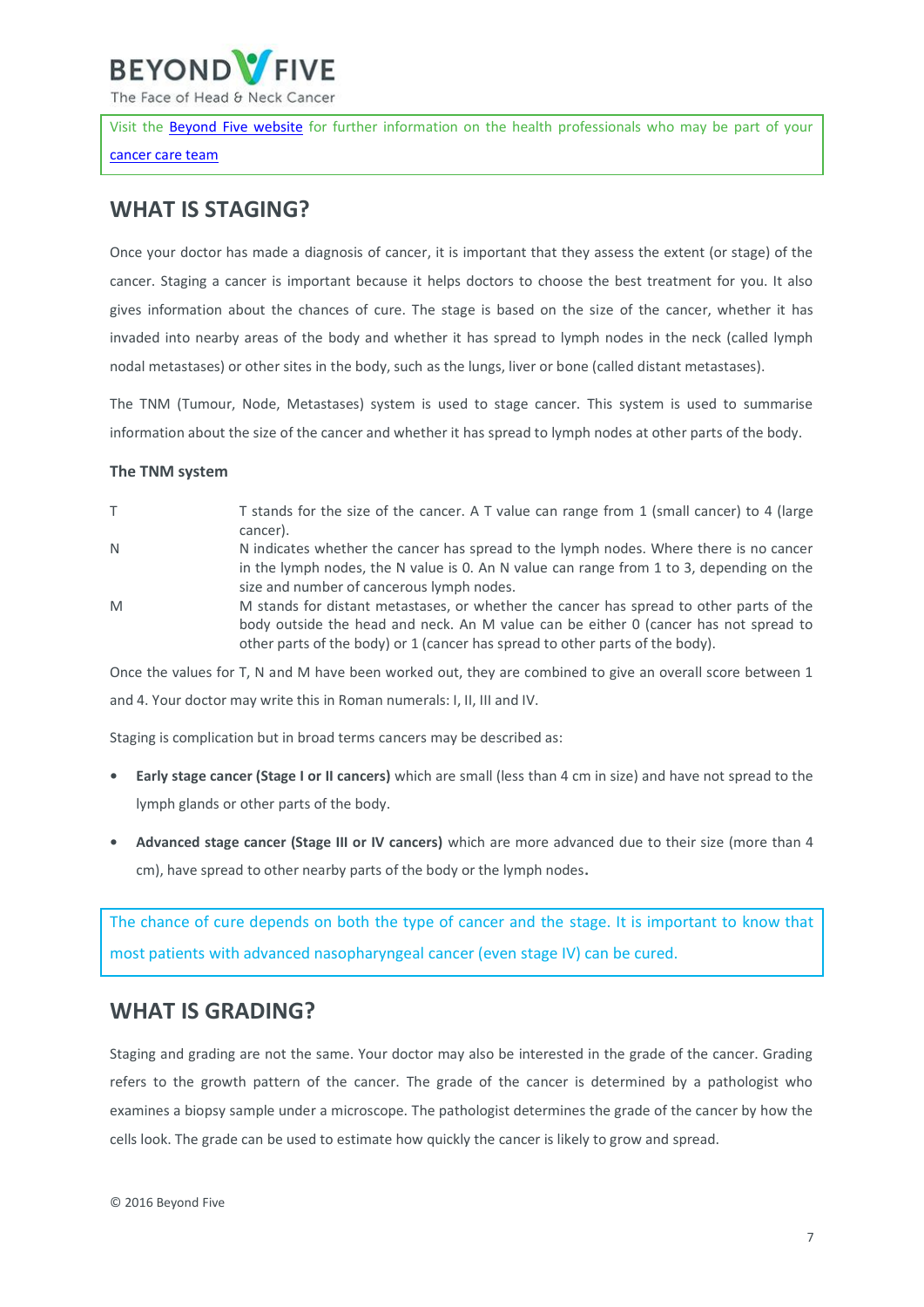

## <span id="page-7-0"></span>**TREATMENT OPTIONS FOR NASOPHARYNGEAL CANCER**

Following a diagnosis of nasopharyngeal cancer, your MDT will discuss the treatment options that are suitable for you, including the possibility of participating in a clinical trial that is suitable for you. This is also a good time to consider if you would like a second opinion.

The most appropriate treatment for nasopharyngeal cancer depends on many factors. These include:

- **• size and location of the cancer**
- **• whether the cancer has spread**
- **• personal factors (e.g. age, general health and treatment history)**
- **• treatments available (and whether any clinical trials are available)**
- **• your preferences for treatment.**

There are three types of treatment available for nasopharyngeal cancer. These include:

- **• [Surgery](https://beyondfive.org.au/Treatment/Oropharyngeal-cancer/Surgery.aspx)**
- **• [Radiation therapy](https://beyondfive.org.au/Treatment/Oropharyngeal-cancer/Radiation-therapy.aspx)**
- **• [Chemotherapy](https://beyondfive.org.au/Treatment/Oropharyngeal-cancer/Chemotherapy.aspx)**

**Radiation therapy** uses high-energy waves to destroy or damage cancer cells and is the main treatment for nasopharyngeal cancer. Chemotherapy uses medicines to destroy or damage cancer cells and is usually given during radiation therapy (concurrent chemoradiation) for advanced stage cancers to help the radiation therapy work better.

**Chemotherapy** is sometimes given before chemoradiation (neoadjuvant chemotherapy) or after chemoradiation (adjuvant chemotherapy).

**Surgery** is sometimes used for cancers that are still there after chemoradiation. Surgery is used to remove lymph nodes (neck dissection) that have cancer cells after radiation treatment or to treat cancer in the nasopharynx that has come back after treatment with chemoradiation.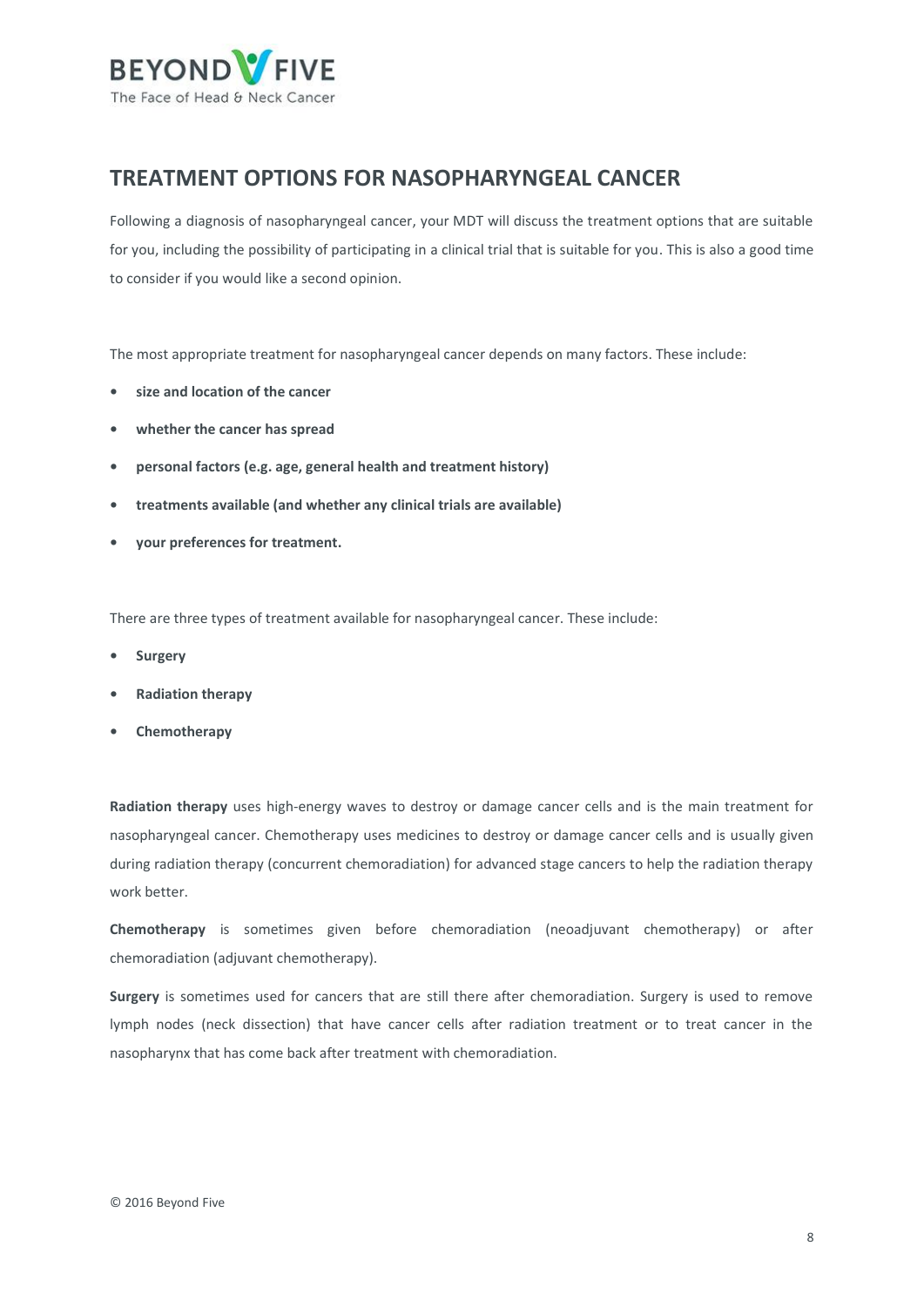

### <span id="page-8-0"></span>**RADIATION THERAPY**

The most common radiation therapy treatment for nasopharyngeal cancer is called external beam radiation. This type of radiation therapy applies radiation from outside the body.

- **• Definitive radiation therapy:** is the main treatment for nasopharyngeal cancer. It is used without surgery to cure nasopharyngeal cancer. Typically radiation therapy is delivered daily (but not on weekends) over 7 weeks. Sometimes chemotherapy is added to radiation therapy (chemoradiation) to make it more effective.
- **• Palliative radiation therapy:** in cases where a cure is not possible, radiation therapy is used to relieve symptoms of advanced nasopharyngeal cancer. Symptoms that may require palliative radiation therapy include pain, bleeding and pressure symptoms from the cancer pressing on vital structures (e.g. visual disturbance and headaches).

#### **Radiation therapy may be given using:**

- **• Intensity Modulated radiation Therapy (IMRT) or Volumetric Arc Therapy (VMAT) or Tomotherapy,** which use different ways to deliver radiation very precisely, minimising the radiation that gets to healthy parts of the body surrounding the cancer.
- **• Stereotactic radiation therapy,** which delivers a large and precise dose of radiation in one or a few visits. It can be used as part of radiation therapy to increase the dose of radiation to the nasopharynx cancer. It is sometimes used to treat cancer that has come back.

#### **HOW DO I PREPARE FOR RADIATION THERAPY?**

You will meet with many members of the cancer care team, who will help you learn how to look after yourself through radiation therapy, recovery and long-term follow-up. They will also talk to you about side effects and how to manage them. It may be helpful to write down questions as they come up, so you can ask anyone in your cancer care team when you see them.

- **• Mask-making and simulation:** Radiation therapy is a precise treatment. In order to make sure, that the cancer is covered by the treatment, you will need to very still during the treatment, usually for about five minutes. A radiation therapy mask that is made to fit perfectly to your shape, will be put on you during each treatment to help the machine target where the cancer is.
	- **•** You will have a planning CT scan (and sometimes other scans) with the mask on. Your radiation oncologist and radiation therapist will use these scans with all your other clinical information to develop a radiation therapy plan just for you (a personalised plan). Your plan will be checked by the radiation therapy and radiation oncology physics team, before it is ready to be used for your treatment. This whole process can take approximately 2-3 weeks.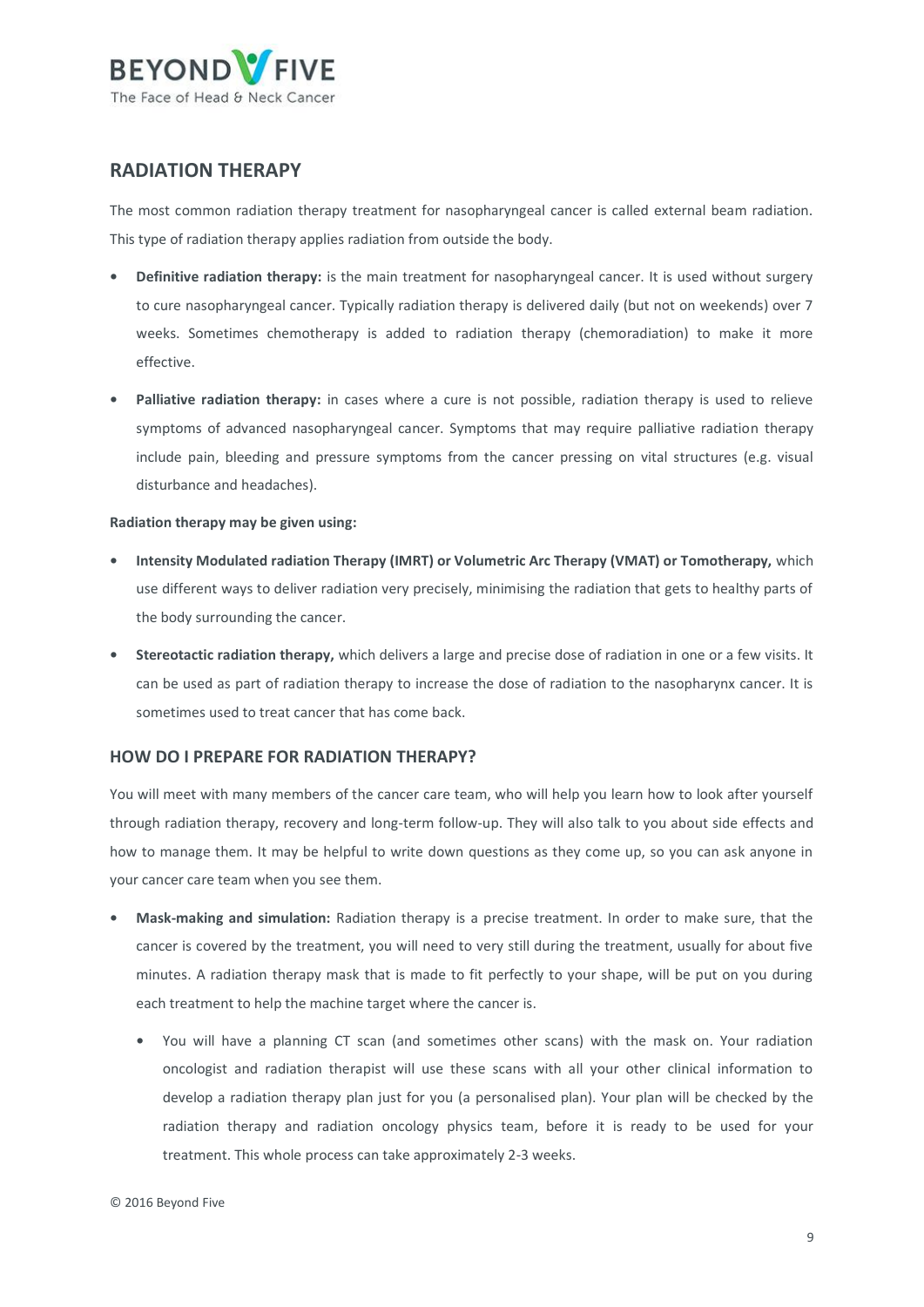

- **• Teeth and mouth care:** If you are having radiation therapy for advanced stage oropharyngeal cancer, dental extraction may be needed to remove any broken or infected teeth before radiation therapy. It is important to take out any broken or infected teeth before radiation therapy. Taking out unhealthy teeth after radiation therapy can cause problems with the jaw bone.
- **• Diet, nutrition and the role of your dietitian:** Your cancer and its treatment can make it hard to eat and drink. Your doctor will recommend you see a dietitian to maximise your nutrition during treatment as well as while you are recovering. Sometime feeding tubes may be recommended depending on the area being treated and the dose of radiation therapy. There are two common types of feeding tubes:
	- **• Gastrostomy tube (sometimes called a PEG tube):** This type of tube is inserted through your abdominal wall into your stomach, with part of the tube staying outside the stomach. A syringe can be attached to the tube to give you food this way if needed. The tube is inserted using a camera through the mouth into the stomach (gastroscopy) or using a CT scanner to guide insertion directly through the skin. If a PEG tube is needed, your doctor will organise this before starting your radiation therapy.
	- **• Nasogastric tube:** This type of tube goes through the nose down into the stomach and is usually used for short periods (days or weeks). A nasogastric tube can be inserted at any time (before, during or after treatment).
- **• Speech, voice and swallowing:** Your cancer and its treatment can make swallowing and speech difficult. Your doctor will recommend you see a speech pathologist, who can help you with ways to manage swallowing and communication difficulties, during and after treatment. Your speech pathologist will also help with your voice rehabilitation during and after treatment.

#### **SIDE EFFECTS OF RADIATION THERAPY**

The side effects of radiation therapy start around two weeks into treatment and progress through treatment to peak in the last week or just after treatment ends. The side effects start to improve 2–3 weeks after the end of treatment.

#### **Side effects of radiation therapy depend on:**

- **•** the dose of radiation therapy
- **•** the area being treated
- **•** whether or not chemotherapy is added to the radiation therapy.

Each individual responds to radiation therapy differently. Some people may experience a few side effects while others may not experience any at all. The following are some common side effects of radiation therapy.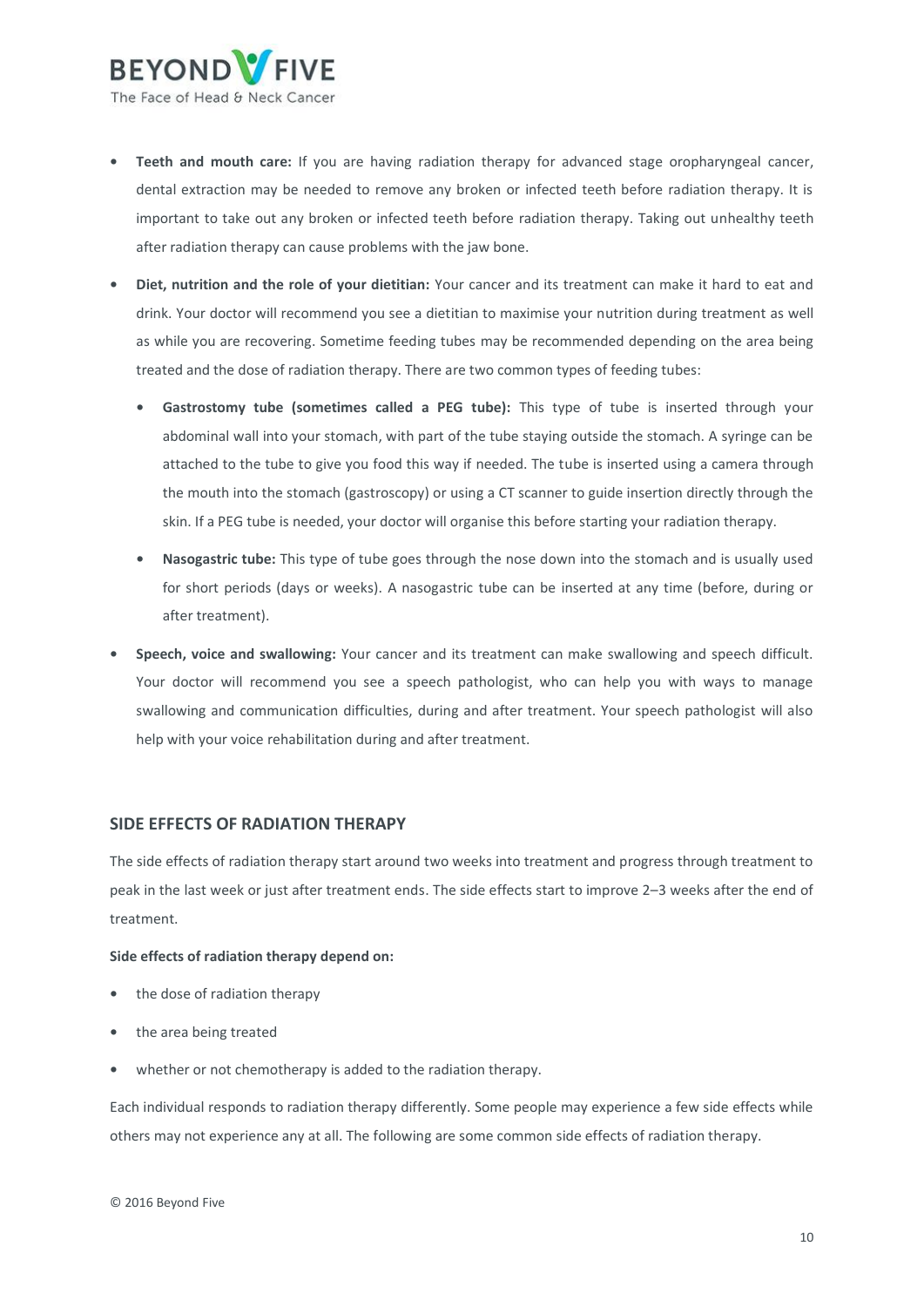

#### **Common side effects of radiation therapy include:**

- **•** tiredness
- **•** skin irritation in the treated area (e.g. redness, dryness and itching, weeping skin, scaling or sometimes skin breakdown (sores))
- **•** dry mouth and throat due to loss of saliva (called xerostomia)
- **•** changed taste (usually a loss of taste or sometimes an unpleasant taste in the mouth)
- **•** pain on swallowing or difficulty with swallowing
- **•** losing weight.

Most side effects are short term and go away within 4–6 weeks of finishing radiation therapy. Some side effects may last for months after you finish radiation therapy and some may be permanent.

Once your radiation therapy ends, you will have regular follow-up appointments so your cancer care team can check your recovery and monitor any side effects that you may have. About 12 weeks after your last radiation therapy session, your doctor will usually order a PET scan to make sure the cancer has completely gone. If the cancer has not gone away after radiation therapy, or comes back in the future, you may still be able to have surgery to try to remove the cancer.

Your doctor may recommend some specific supportive care options to help you during your treatment and recovery. Further information about [supportive care](https://beyondfive.org.au/Life-after-cancer/Supportive-care.aspx) is available on the website.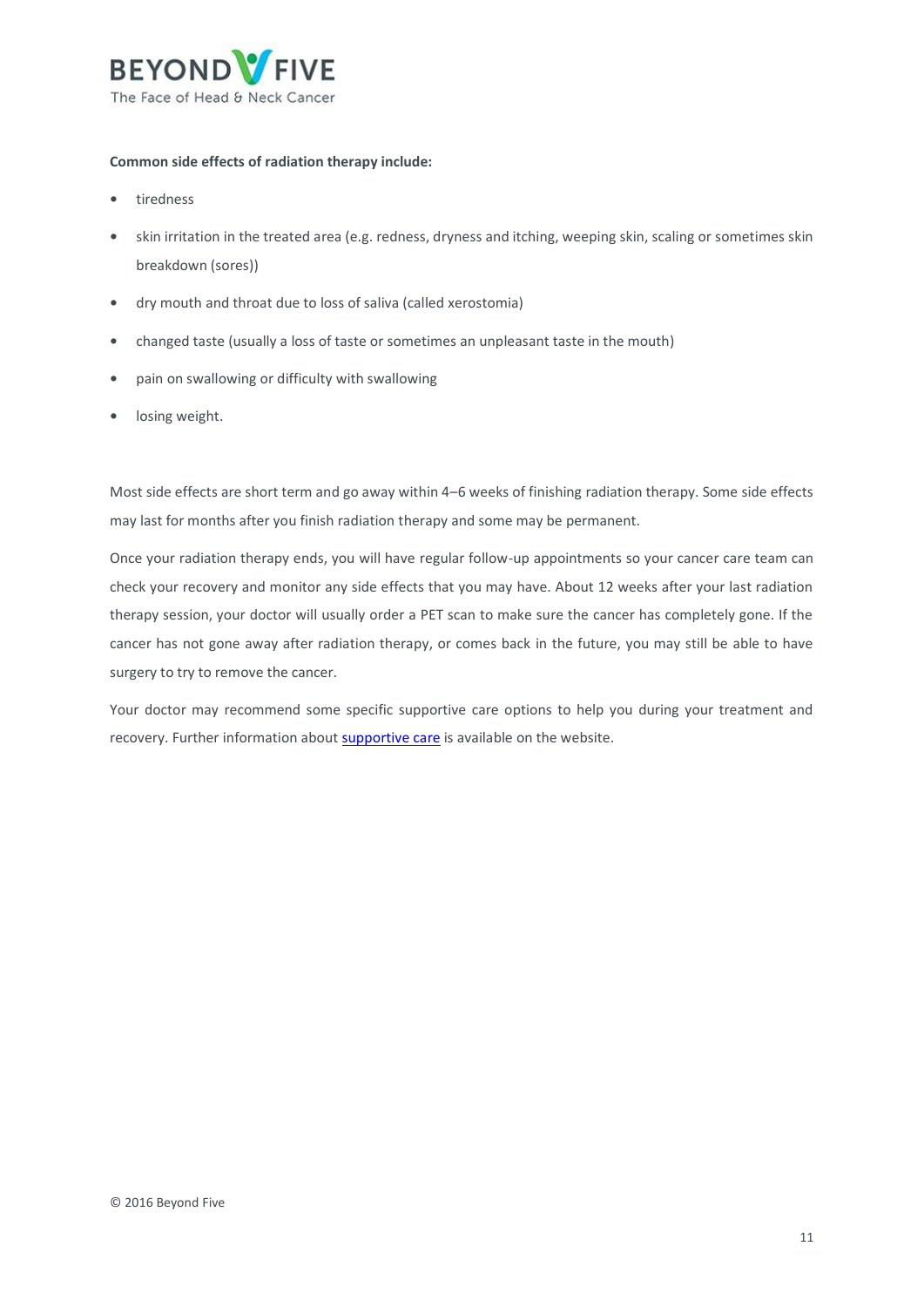

### <span id="page-11-0"></span>**CHEMOTHERAPY**

Chemotherapy works by destroying or damaging cancer cells. For nasopharyngeal cancer, chemotherapy is usually given into a vein through a needle with a cannula (tube) attached.

There are a number of ways that chemotherapy may be used to treat nasopharyngeal cancer, including:

- **• Neoadjuvant chemotherapy:** This is when chemotherapy is given before radiation therapy to help shrink large cancers and make them easier to target with radiation therapy. Sometimes chemotherapy is added to definitive radiation therapy (chemoradiation).
- **• Definitive chemotherapy:** Sometimes chemotherapy is added to [definitive radiation therapy](https://www.beyondfive.org.au/Treatment/Nasopharyngeal-cancer/Radiation-therapy.aspx) (chemoradiation). It is usually used for advanced stage nasopharyngeal cancers. This may be given once every 3 weeks or once a week throughout the duration of radiation therapy. This makes the radiation more effective at killing cancer cells but also leads to more side effects in most people.
- **• Adjuvant chemotherapy:** This is when chemotherapy is given after surgery, usually in combination with radiation therapy (called concurrent chemoradiation). It is usually given once a week during radiation treatment. Adding chemotherapy makes the radiation more effective at destroying cancer cells, but also leads to increased side effects for most patients.
- **• Palliative chemotherapy:** This is used when the cancer is incurable. The cancer may be too large or has spread too much to be removed by surgery. Palliative chemotherapy helps to slow the growth of cancer and reduce symptoms. It is important to remember that palliative chemotherapy is not as intense as other types and is much less likely to have significant side effects.

Before you start treatment, your medical oncologist will choose one or more chemotherapy medications that will be best to treat the type of cancer you have.

The chemotherapy medications your doctor chooses may depend on:

- **• whether the treatment is curative or palliative**
- **• when it is used**
- **• your medical history.**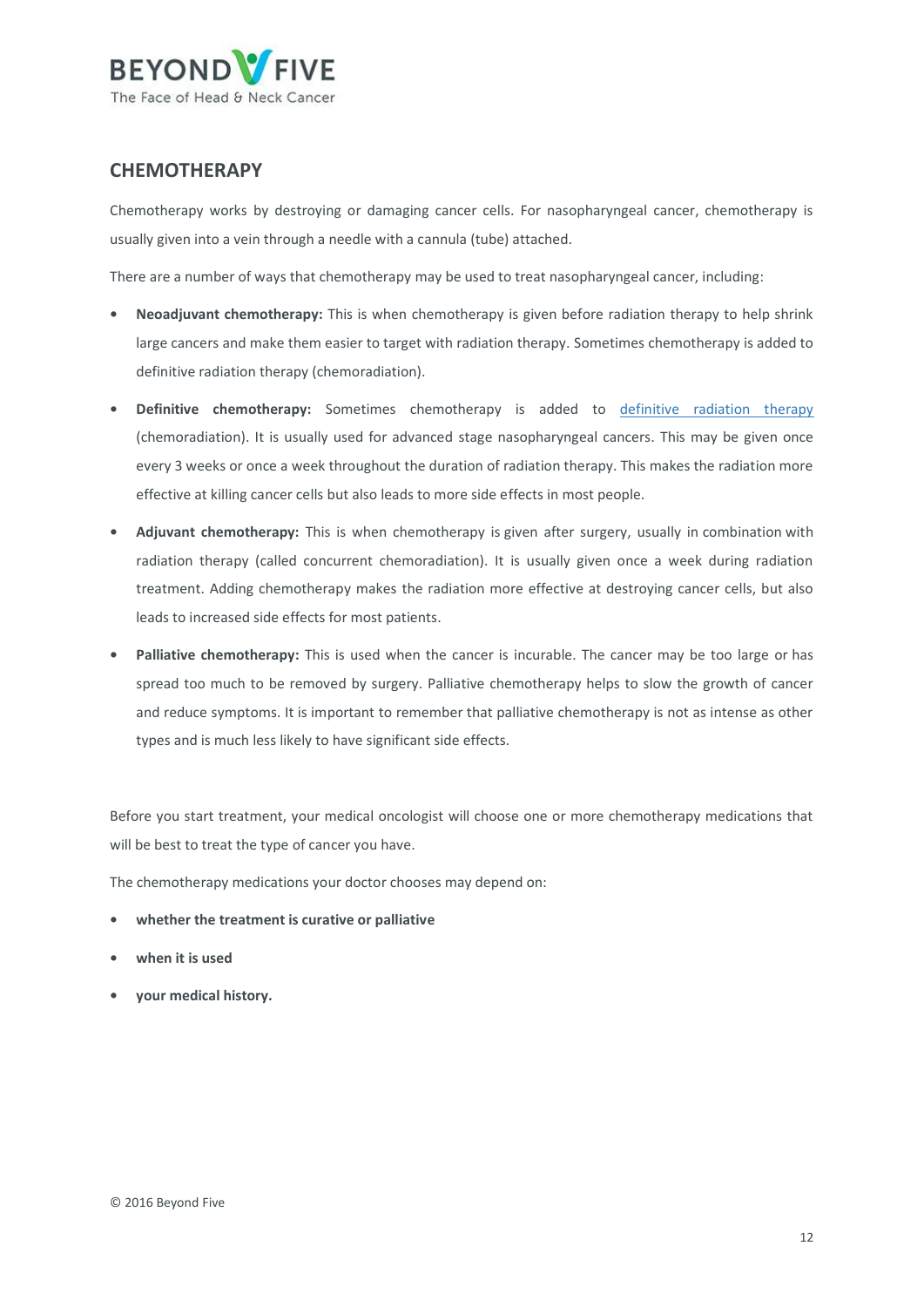

#### **SIDE EFFECTS OF CHEMOTHERAPY**

The side effects of chemotherapy depend on the medicines used and the dose. The most common medicines used are called cisplatin, carboplatin and 5-flurouracil (5-FU).

Each individual responds to chemotherapy differently. Some people may experience a few side effects while others may not experience any at all. The following are some common side effects of chemotherapy.

- **• a feeling of wanting to vomit (nausea) or vomiting**
- **• more [side effects of radiation,](https://beyondfive.org.au/Treatment/Nasopharyngeal-cancer/Radiation-therapy.aspx) if you have chemotherapy at the same time as radiation**
- **• loss of feeling in the fingers and toes**
- **• kidney damage (caused by some medications)**
- **• hearing loss/thinning**
- **• ringing in the ears**
- **• rash**
- **• higher risk of infection (if the chemotherapy reduces the number of white cells in the blood).**

Most side effects are short term and will go away once you finish chemotherapy. Some side effects may be long term and some, such as hearing loss, may be permanent.

Once your treatment ends, you will have regular follow-up appointments so that your doctor can check your recovery, make sure the cancer has not returned and monitor and treat any side effects that you may have.

Your doctor may recommend that you receive supportive care to help during your recovery. Further information abou[t supportive care](https://beyondfive.org.au/Life-after-cancer/Supportive-care.aspx) is available on the website.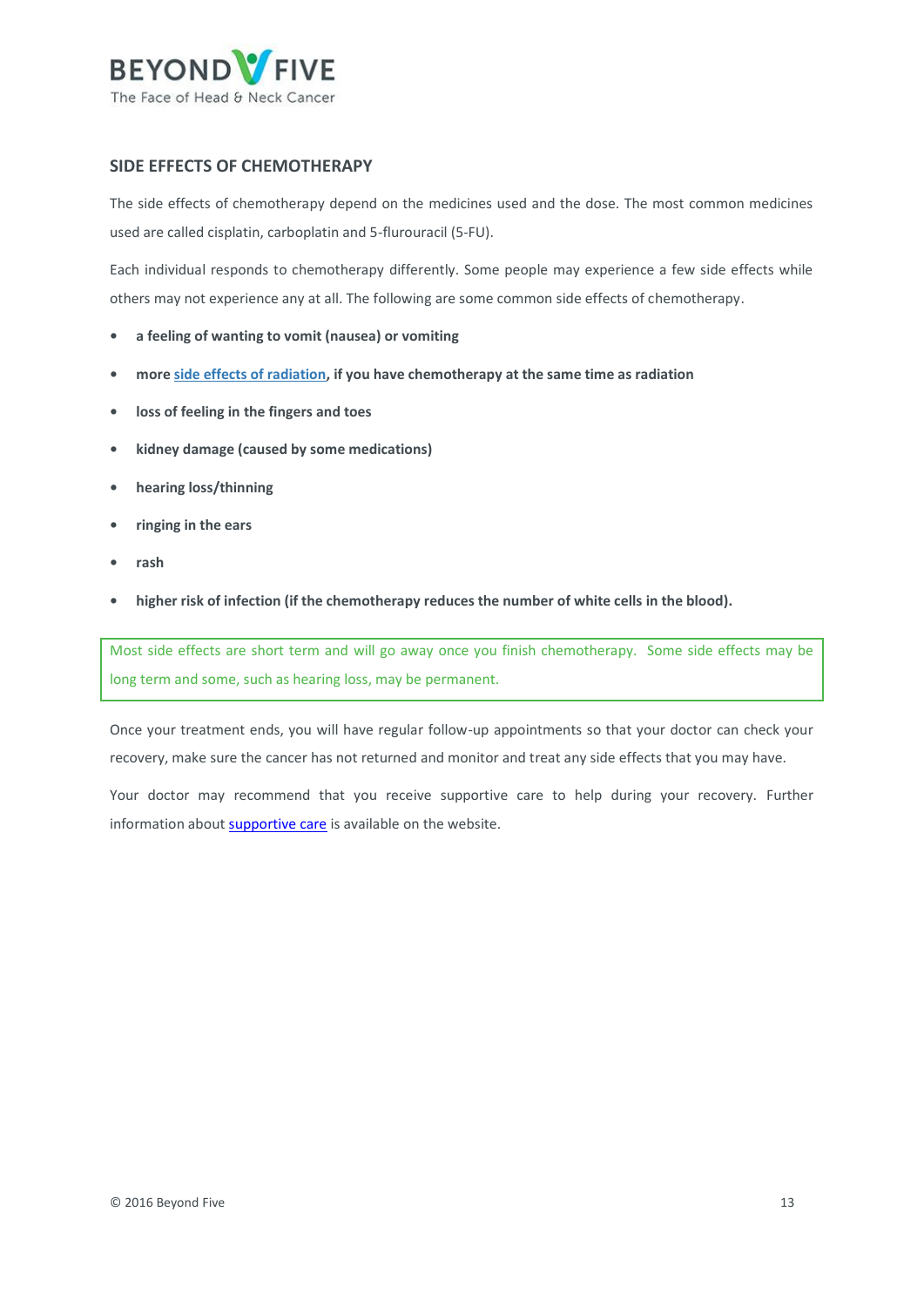

### <span id="page-13-0"></span>**SURGERY**

Surgery for nasopharyngeal cancer is not common because the area is difficult to get to and it is close to important nerves and blood vessels. Surgery may be needed if the cancer returns after previous treatment with radiation therapy. The type of surgery used in this situation will depend on the size and location of the recurrent cancer.

- **• Endoscopic sinus surgery** is where a telescope and surgical instruments are passed through the nose to get to the nasopharynx without external cuts.
- **• Maxillary swing approach** is where a cut is made in the upper lip and next to the nose, and the upper jaw is cut to allow the surgeon to get access to the nasopharynx.
- **• Neck dissection** is the removal of lymph nodes from the neck. It is used to take out lymph nodes that have not responded to radiation therapy or to treat cancer that has come back after earlier treatment.

#### **HOW CAN I PREPARE FOR SURGERY?**

Your doctor will explain details of the surgery, general risks and side-effects of surgery. Ask your doctor if you have questions. They may recommend:

- **• stopping blood thinners (e.g. aspirin) before surgery to reduce the risk of bleeding**
- **• special stockings to reduce the risk of blood clots**
- **• early mobilisation to reduce the risk of blood clots and chest infection**
- **• antibiotics to reduce to risk of wound infection.**

If you smoke, it is important that you consider stopping smoking before starting treatment to help reduce the risk of infection and help you recover after your treatment.

#### **SIDE EFFECTS OF SURGERY**

Treatment for nasopharyngeal cancer may lead to a number of side effects. You may not experience all of the side effects. Speak with your doctor if you have any questions or concerns about treatment side effects.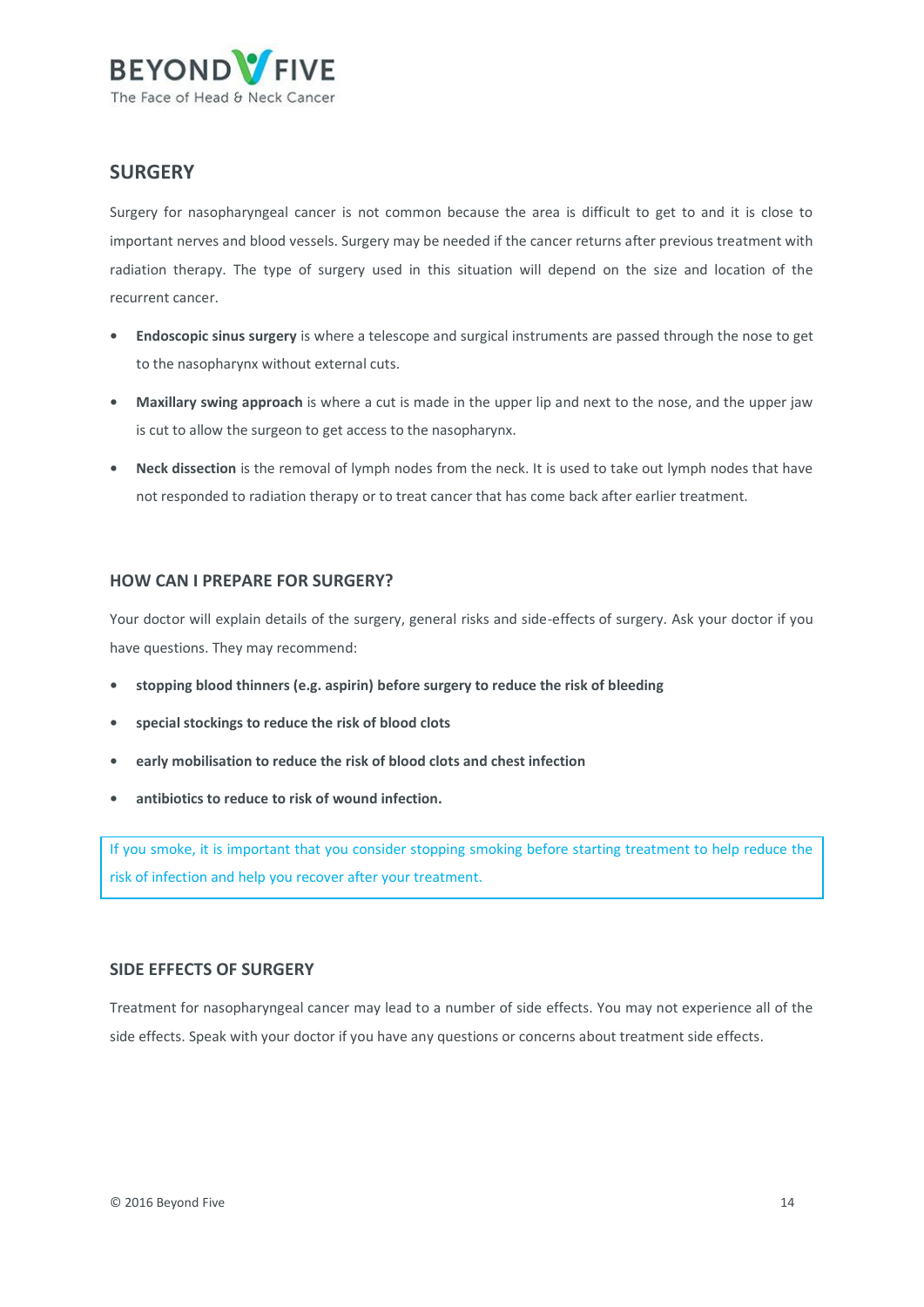

## <span id="page-14-0"></span>**FOLLOW-UP CARE**

You will need regular check-ups with your cancer care team after treatment for nasopharyngeal cancer. This may include a physical exam and checking the nose and throat with a thin, flexible tube with a light and camera [\(nasoendoscopy\)](https://beyondfive.org.au/Diagnosis/What-tests-do-I-need-to-have/Nasoendoscopy-and-Laryngoscopy.aspx).

Some people may also need imaging such as [CT, MRI](https://beyondfive.org.au/Diagnosis/What-tests-do-I-need-to-have/CT-scan-and-MRI-scan.aspx) or [PET](https://beyondfive.org.au/Diagnosis/What-tests-do-I-need-to-have/PET-scan.aspx) scans during follow-up. Ask your doctors if you need any of these scans. It is important to have follow-up to make sure that if the cancer comes back, it is caught and treated as early as possible. If you have any concerns between appointments you should contact your doctor.

## <span id="page-14-1"></span>**SUPPORTIVE CARE DURING TREATMENT**

It is important to have appropriate supportive care before, during and after treatment for head and neck cancer. Here are some things you should consider before/during treatment.

- **• In the first week or two after surgery, you may need to be fed by a tube while your body is healing and the swelling is reducing**
- **• You may find it difficult to swallow after radiation therapy because it may make your mouth dry and your throat sore. You may notice changes in your taste or you may enjoy your food less. Radiation therapy may also affect your teeth (e.g. cause tooth decay).**
- **• Chemotherapy may cause changes in how you taste food, give you a feeling of wanting to vomit (nauseous) or vomit. These side effects may also reduce your appetite.**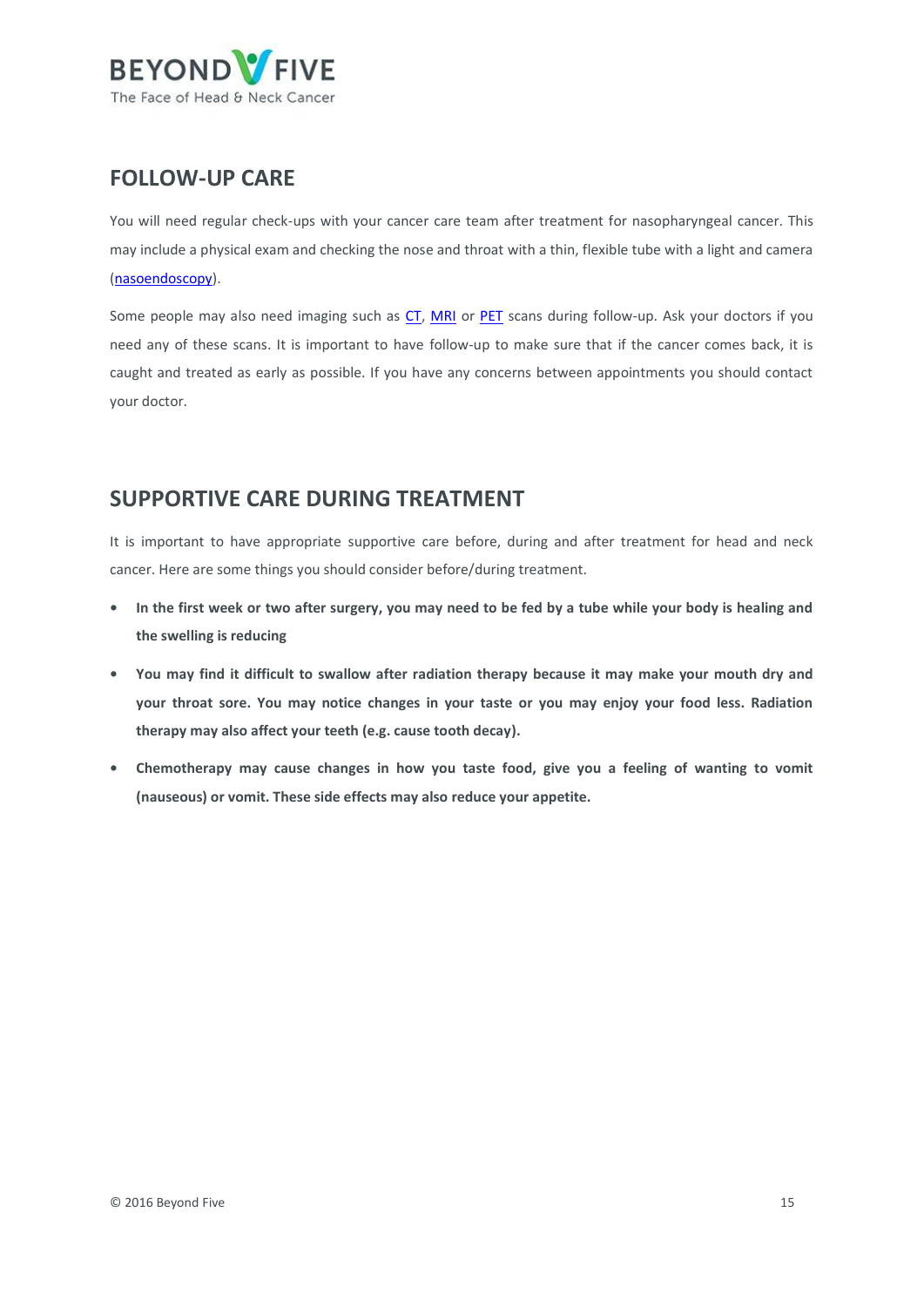

### <span id="page-15-0"></span>**DIET AND NUTRITION AND ROLE OF YOUR DIETITIAN**

It is important for people with head and neck cancer to stay well-nourished and to avoid unplanned weight loss. If you can't eat or drink enough, you may become malnourished or begin to lose weight. To help you get enough nutrition, you may need a feeding tube for a short period of time.

Having a good diet can help you:

- **• get through treatment**
- **• reduce the chance you will get an infection**
- **• recover more quickly**
- **• keep your strength and energy levels up.**

### **What can I do to keep my food intake up?**

- **• Eat a diet high in protein and calories (energy).**
- **• Eat small meals or snacks more often if you have trouble eating a full meal.**
- **• Drink calorie-rich fluids such as milk, milkshakes, smoothies or juice. Your dietitian may recommend supplement drinks that are high in protein and calories.**
- **• If you have a sore throat, avoid foods that scratch or burn it such as citrus, vinegar, chips or toast.**

### **Where can I find support?**

Your dietitian is an expert in food and nutrition who will help you with your diet. Your dietitian will help you work out a plan to get all the energy you need. They may give you some tips to help make eating and drinking easier and to help you enjoy your food to help you keep weight on.

You may have trouble eating and drinking because of your treatment, but you may find that this gets better over time. Some people need a feeding tube to make sure they are eating enough and getting enough energy. If this is the case for you, your doctor, dietitian and nurse will talk with you about what this involves. Feeding tubes are usually only needed for a short time, until you recover enough and can eat more. Some people may need feeding tubes for a longer period of time.

More information about diet and nutrition is availabl[e here.](http://www.cancer.org.au/preventing-cancer/nutrition-and-physical-activity/food-and-nutrition.html)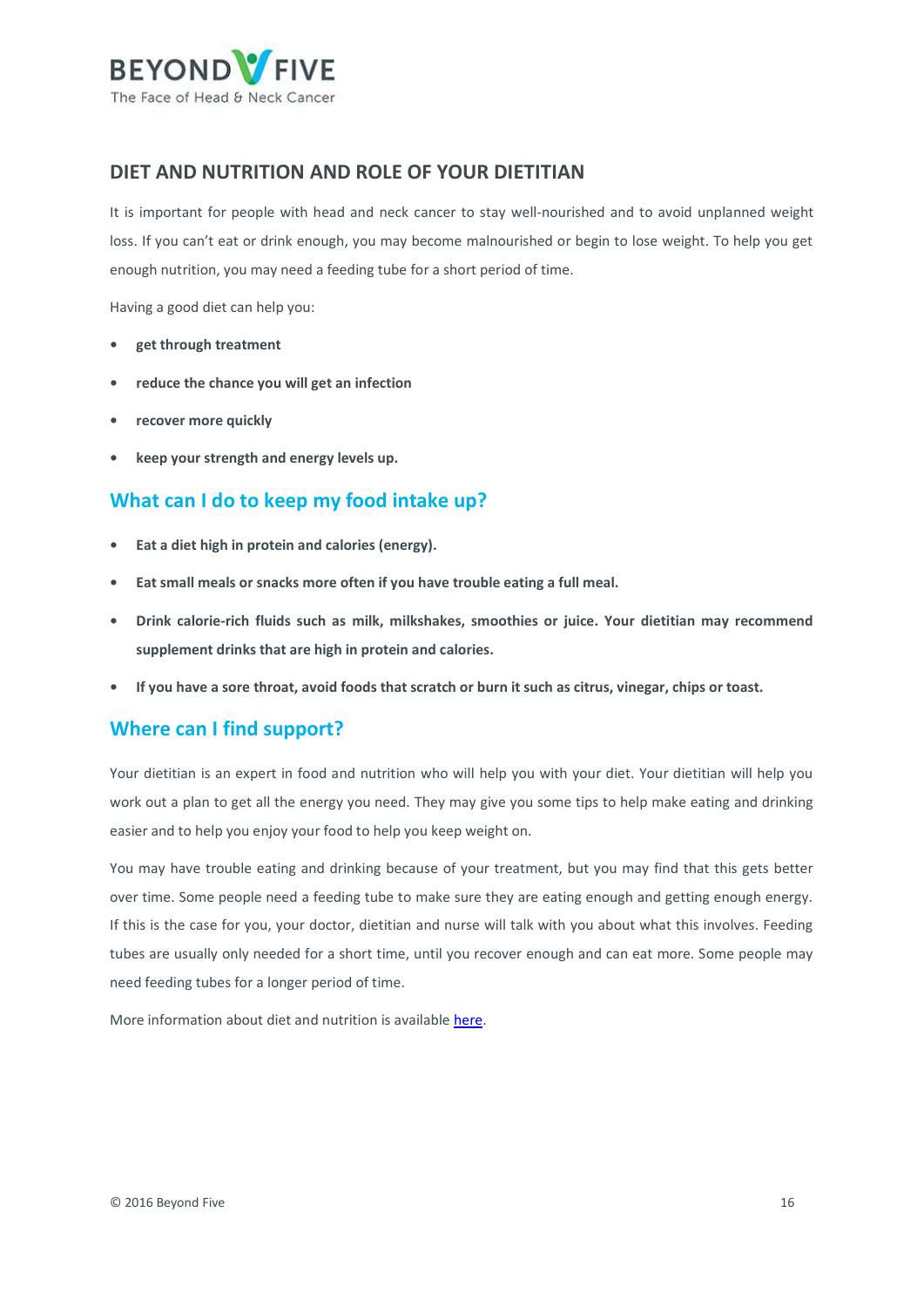

## <span id="page-16-0"></span>**SPEECH, VOICE AND SWALLOWING, AND THE ROLE OF YOUR SPEECH PATHOLOGIST**

Treatment for head and neck cancer may cause changes to parts of your mouth (lips, teeth, tongue, palate) and/or throat (pharynx, larynx), which can affect your ability to speak and/or swallow. These changes may only last for a short time or they may be permanent.

Speech and voice problems can affect your daily life. This may leave you feeling frustrated, distressed or embarrassed, particularly if people have trouble understanding your speech.

#### **If you find it difficult to swallow (known as dysphagia), you may notice:**

- **•** you need to swallow many times to clear food from your mouth or throat
- **•** you need to clear your throat or cough while eating
- **•** it hurts to swallow
- **•** your voice sounds gurgly after swallowing.

Make sure to drink plenty of water when eating, and include gravy or sauces with foods to help you swallow them more easily.

If your treatment has caused changes to your speech, voice or swallowing, you can get help from a speech pathologist. A speech pathologist is an expert in difficulties with communication and swallowing. Your doctor may recommend that you see a speech pathologist before, during and after your treatment.

Your speech pathologist can:

- **• give you exercises or tips to help your speech and voice**
- **• help you plan other ways of communicating such as writing or using a computerised voice to speak for you**
- **• show you how to use devices or aids if you need them**
- **• show you safe swallowing tricks such as changing your head position, or changing the thickness of food/liquids to make it easier to swallow them.**

You may also get help from a doctor or a dietitian and, in some cases, they may recommend a [feeding tube.](https://beyondfive.org.au/Treatment/Nasopharyngeal-cancer/Surgery.aspx)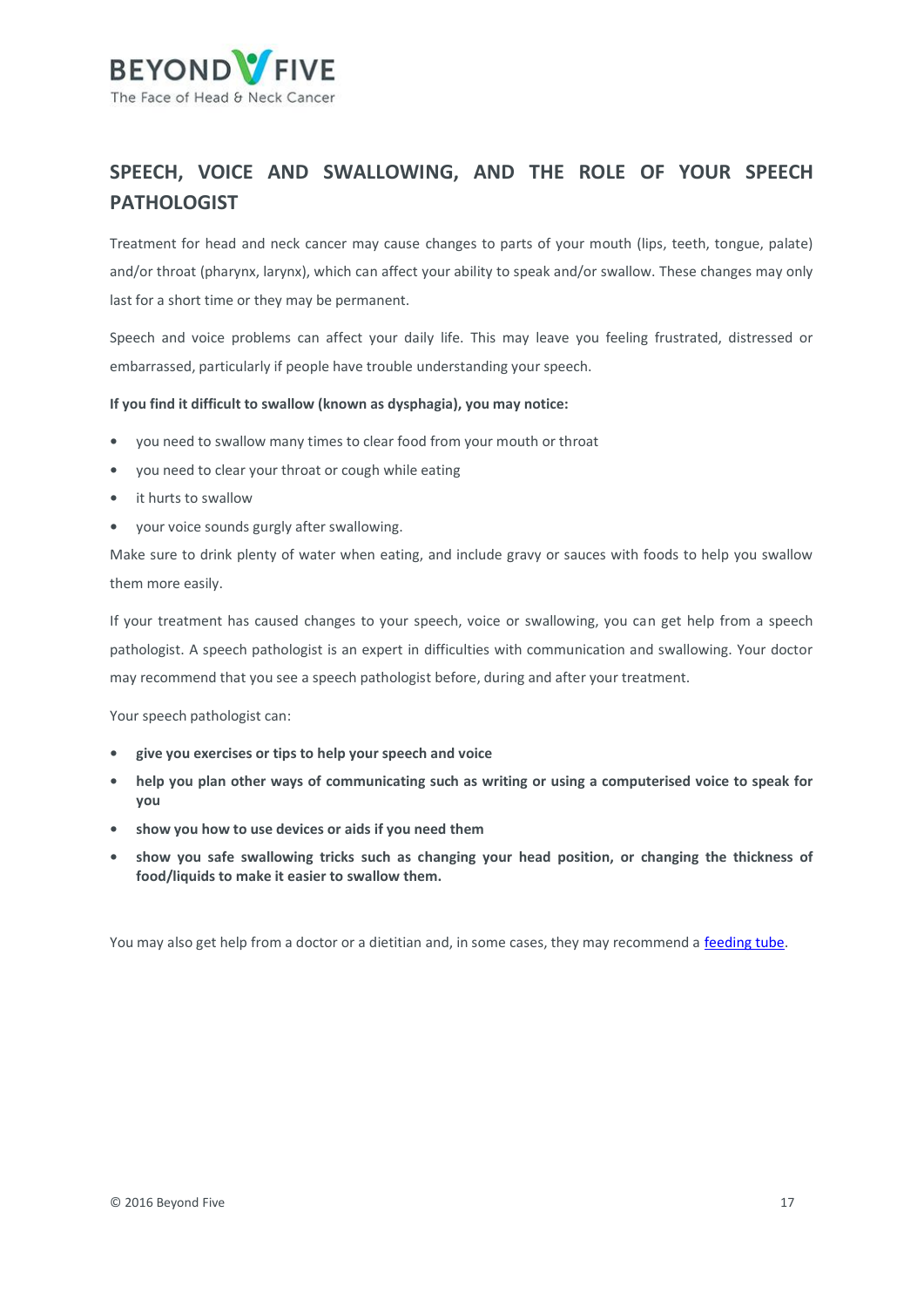

### <span id="page-17-0"></span>**TEETH AND MOUTH CARE AND ROLE OF YOUR DENTIST**

Treatments for head and neck cancer, especially radiation therapy, can cause side effects that affect your teeth and mouth such as:

- **• dry mouth**
- **• an increase in ulcers or inflammation in your mouth (mucositis)**
- **• altered taste**
- **• being unable to fully open your mouth (trismus)**
- **• tooth decay**
- **• infected or bleeding gums**
- **• breakdown of tissue or bone in some areas of the mouth.**

These side effects may be painful and may make it difficult to eat, talk or swallow. It is important to take care of your teeth and mouth during treatment because infections can be harmful and slow down your treatment. Some side effects can last for a long time after treatment [\(late effects\).](https://beyondfive.org.au/Life-after-cancer/Effects-of-cancer-treatment.aspx)

### **What can I do to keep my teeth and mouth healthy?**

There are a number of things that you can do to keep your teeth and mouth healthy.

- **• Drink plenty of water and chew sugar-free chewing gum to keep your mouth moist.**
- **• Gently brush your teeth, gums and tongue with a soft toothbrush after every meal and at bed time.**
- **• Gently floss your teeth every day.**
- **• Use high-strength fluoride toothpaste.**
- **• Use an alcohol-free mouthwash.**

Your dentist is an important member of your healthcare team before, during and after treatment because side effects that affect the teeth and mouth can often be prevented or reduced through regular dental check-ups.

- **• It is a good idea to have a dental check-up before you start treatment. Your dentist will check the health of your teeth and mouth and will give you a plan to keep your mouth healthy. Sometimes teeth that are decayed and unhealthy need to be removed before radiation therapy to reduce the risk of problems after treatment.**
- **• During your treatment, your dentist will look out for any teeth or mouth side effects.**
- **• After your treatment, you should visit your dentist every 6 months for a check-up because the side effects of radiation therapy on your teeth can be long lasting.**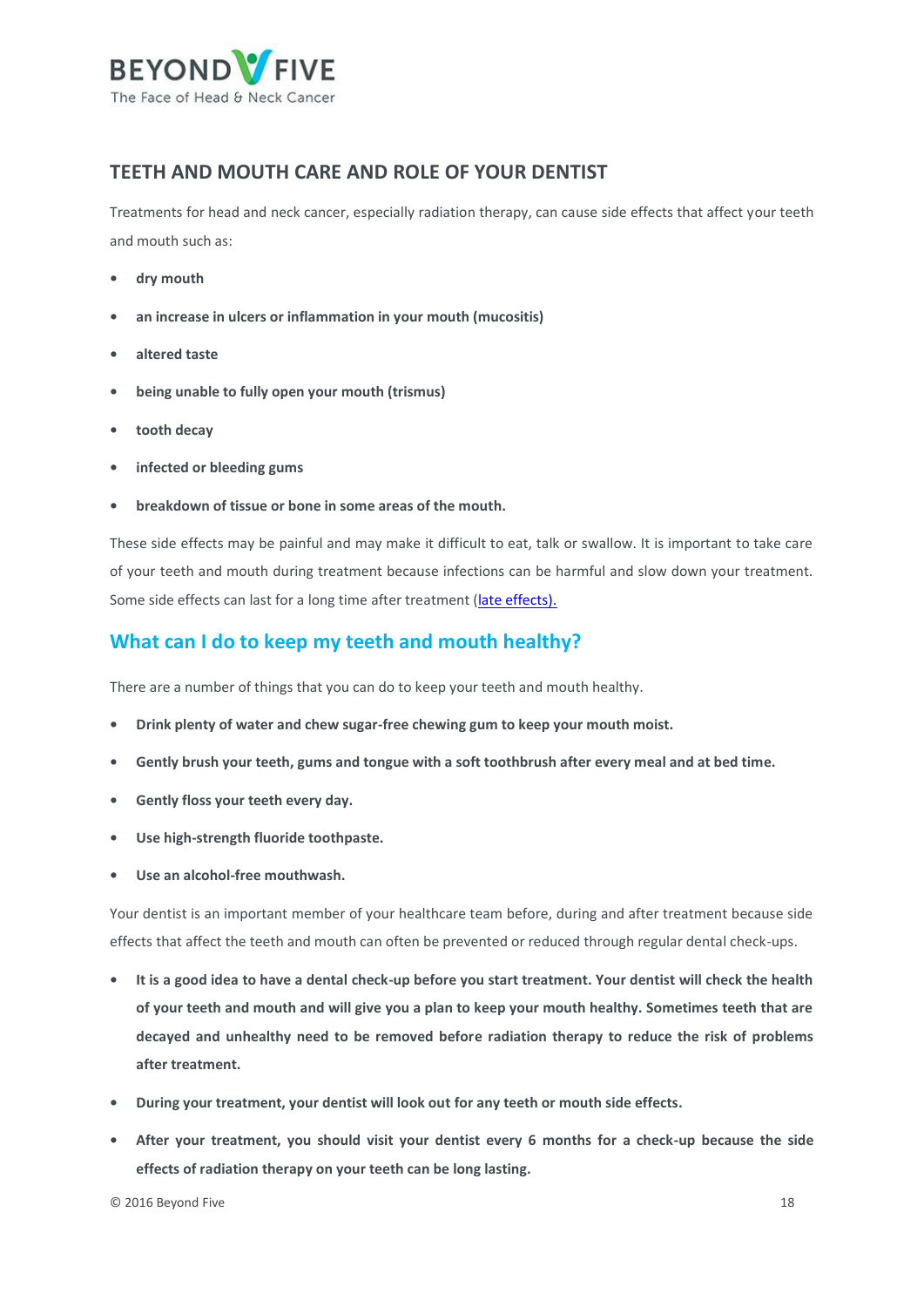

### <span id="page-18-0"></span>**MENTAL HEALTH FOR PEOPLE WITH CANCER**

Sometimes this is referred to as psychosocial aspects or survivorship.

Being diagnosed with cancer and having treatment can lead to extra worries or concerns for you and the people caring for you. Depending on the treatment, you may experience any of the following:

- **• low mood or depression**
- **• anxiety**
- **• disfigurement**
- **• difficulties with eating**
- **• difficulties with speaking**
- **• changes in sexual activity.**

You may have got through the diagnosis and treatment for nasopharyngeal cancer, but you may be finding it difficult to deal with some of the side effects of treatment. Speak with your doctor about any difficulties you may be experiencing. Your doctor may give you a referral to a psychologist or another healthcare professional who can help you. Speak with your family and friends too about any concerns you may have.

You may find it helps to join a patient support group and speak with others who are having treatment for nasopharyngeal cancer. You can also find help and advice in online self-help resources such as **beyondblue**.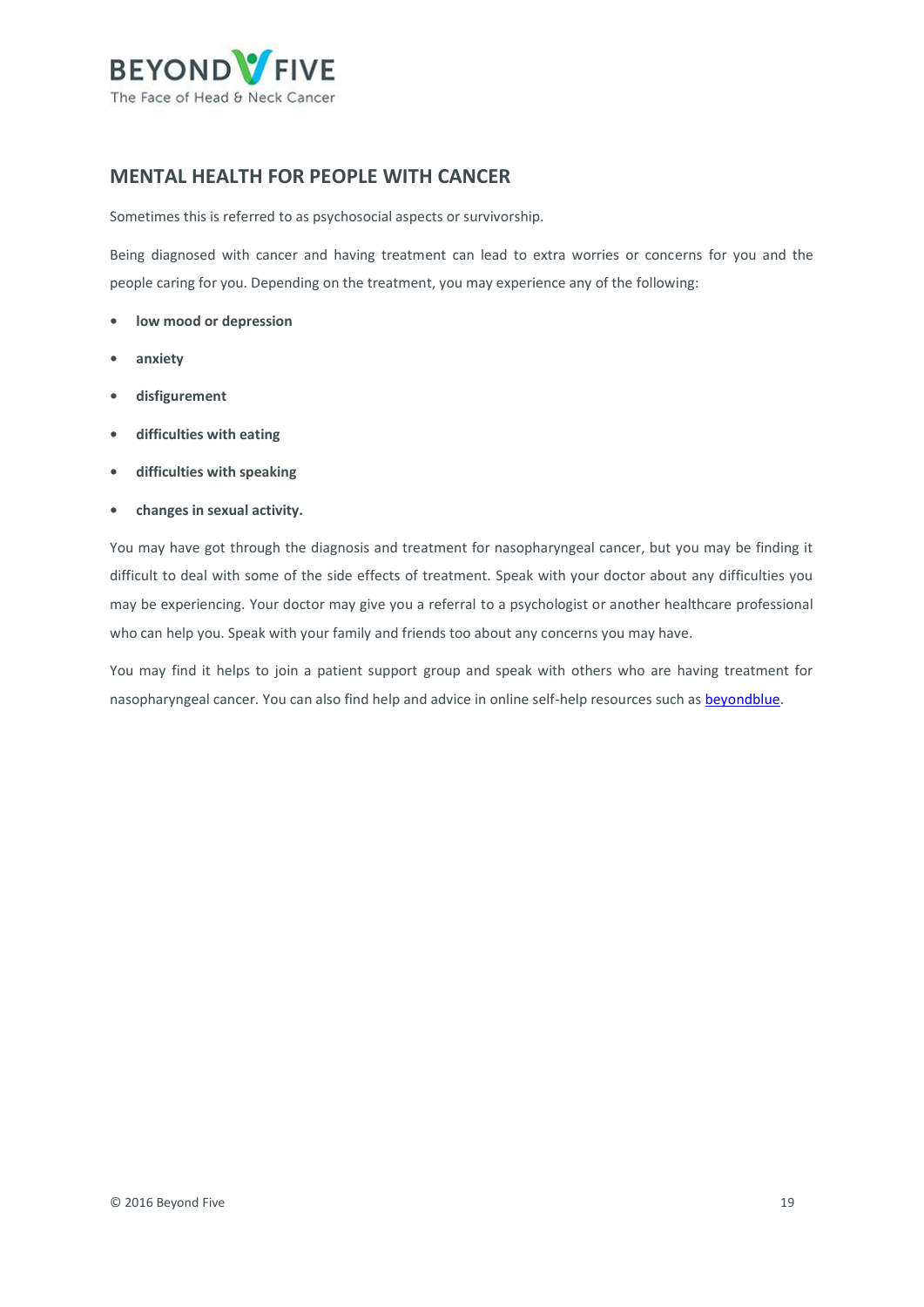

## <span id="page-19-0"></span>**QUESTIONS TO ASK YOUR CANCER CARE TEAM**

Being diagnosed with cancer can be overwhelming and confusing. There are a lot of information and treatment decisions to make at a distressing time for you and your family. To help you understand everything and get the information you need to make decisions about your health, consider asking the following questions to your cancer care team:

- **• Exactly what type of cancer do I have? Where is it located?**
- **• Why did I get this cancer? Is it related to the HPV virus?**
- **• What stage is the cancer? What are the chances of cure with treatment?**
- **• What are my treatment options? Which treatment do you recommend for me and why?**
- **• Have you discussed my case at a Multidisciplinary Team meeting and what were the recommendations?**
- **• Who will be part of the cancer care team, and what does each person do? Should I see another specialist before treatment, such as a radiation oncologist, medical oncologist, plastic surgeon, dentist, dietician or speech pathologist?**
- **• What are the possible side effects of treatment in the short- and long-term? How can they be prevented or managed?**
- **• Will the treatment affect my ability to eat, swallow, or speak? Will I need a feeding tube?**
- **• What will happen if I don't have any treatment?**
- **• How much will the treatment and/or operation cost? Will Medicare or my health insurance cover it?**
- **• What follow-up tests will I need? How often will they be?**
- **• Am I suitable for any clinical trials?**
- **• What lifestyle changes (diet, exercise) do you recommend I make?**
- **• Who can I call if I have any problems or questions?**
- **• Where can I find emotional support for me and my family? Is there a support group or psychologist you can recommend?**
- **• If I wanted to get a second opinion, can you provide all my medical details?**